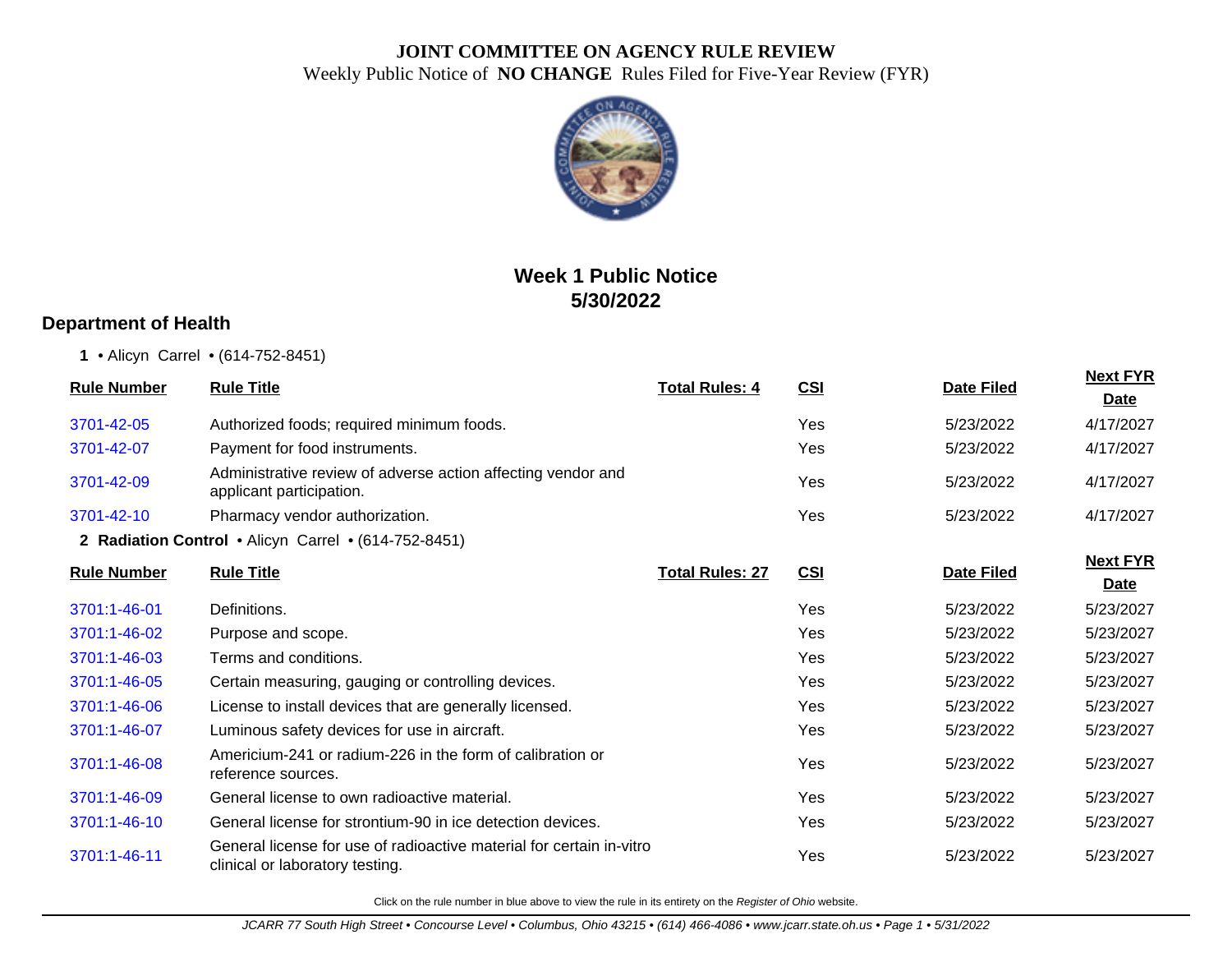| 3701:1-46-12 | Maintenance of records.                                                                                                                                                                                                   | Yes | 5/23/2022 | 5/23/2027 |
|--------------|---------------------------------------------------------------------------------------------------------------------------------------------------------------------------------------------------------------------------|-----|-----------|-----------|
| 3701:1-46-15 | Introduction of radioactive material in exempt concentrations into<br>products or materials, and transfer of ownership or possession<br>of radioactive material in exempt concentrations: prohibition of<br>introduction. | Yes | 5/23/2022 | 5/23/2027 |
| 3701:1-46-30 | Radioactive material contained in devices for use under rule<br>3701:1-46-05 of the Administrative Code; requirements for<br>license to manufacture, or initially transfer.                                               | Yes | 5/23/2022 | 5/23/2027 |
| 3701:1-46-32 | Radioactive material contained in devices for use under rule<br>3701:1-46-05 of the Administrative Code: material transfer<br>reports and records.                                                                        | Yes | 5/23/2022 | 5/23/2027 |
| 3701:1-46-33 | Luminous safety devices for use in aircraft: requirements for<br>license to manufacture, assemble, repair or initially transfer.                                                                                          | Yes | 5/23/2022 | 5/23/2027 |
| 3701:1-46-34 | Luminous safety devices for use in aircraft: labeling of devices.                                                                                                                                                         | Yes | 5/23/2022 | 5/23/2027 |
| 3701:1-46-35 | Luminous safety devices for use in aircraft: quality assurance;<br>prohibition of transfer.                                                                                                                               | Yes | 5/23/2022 | 5/23/2027 |
| 3701:1-46-36 | Luminous safety devices for use in aircraft: material transfer<br>reports.                                                                                                                                                | Yes | 5/23/2022 | 5/23/2027 |
| 3701:1-46-37 | Calibration or reference sources containing americium-241 or<br>radium-226: requirements for license to manufacture or initially<br>transfer.                                                                             | Yes | 5/23/2022 | 5/23/2027 |
| 3701:1-46-38 | Calibration or reference sources containing americium-241 or<br>radium-226: labeling of devices.                                                                                                                          | Yes | 5/23/2022 | 5/23/2027 |
| 3701:1-46-39 | Calibration or reference sources containing americium-241 or<br>radium-226: leak testing of each source.                                                                                                                  | Yes | 5/23/2022 | 5/23/2027 |
| 3701:1-46-40 | Ice detection devices containing strontium-90; requirements for<br>license to manufacture or initially transfer.                                                                                                          | Yes | 5/23/2022 | 5/23/2027 |
| 3701:1-46-41 | Ice detection devices containing strontium-90: quality assurance;<br>prohibition of transfer.                                                                                                                             | Yes | 5/23/2022 | 5/23/2027 |
| 3701:1-46-44 | Manufacture and distribution of sources or devices containing<br>radioactive material for medical use.                                                                                                                    | Yes | 5/23/2022 | 5/23/2027 |
| 3701:1-46-49 | Registration of product information.                                                                                                                                                                                      | Yes | 5/23/2022 | 5/23/2027 |
| 3701:1-46-50 | Serialization of nationally tracked sources.                                                                                                                                                                              | Yes | 5/23/2022 | 5/23/2027 |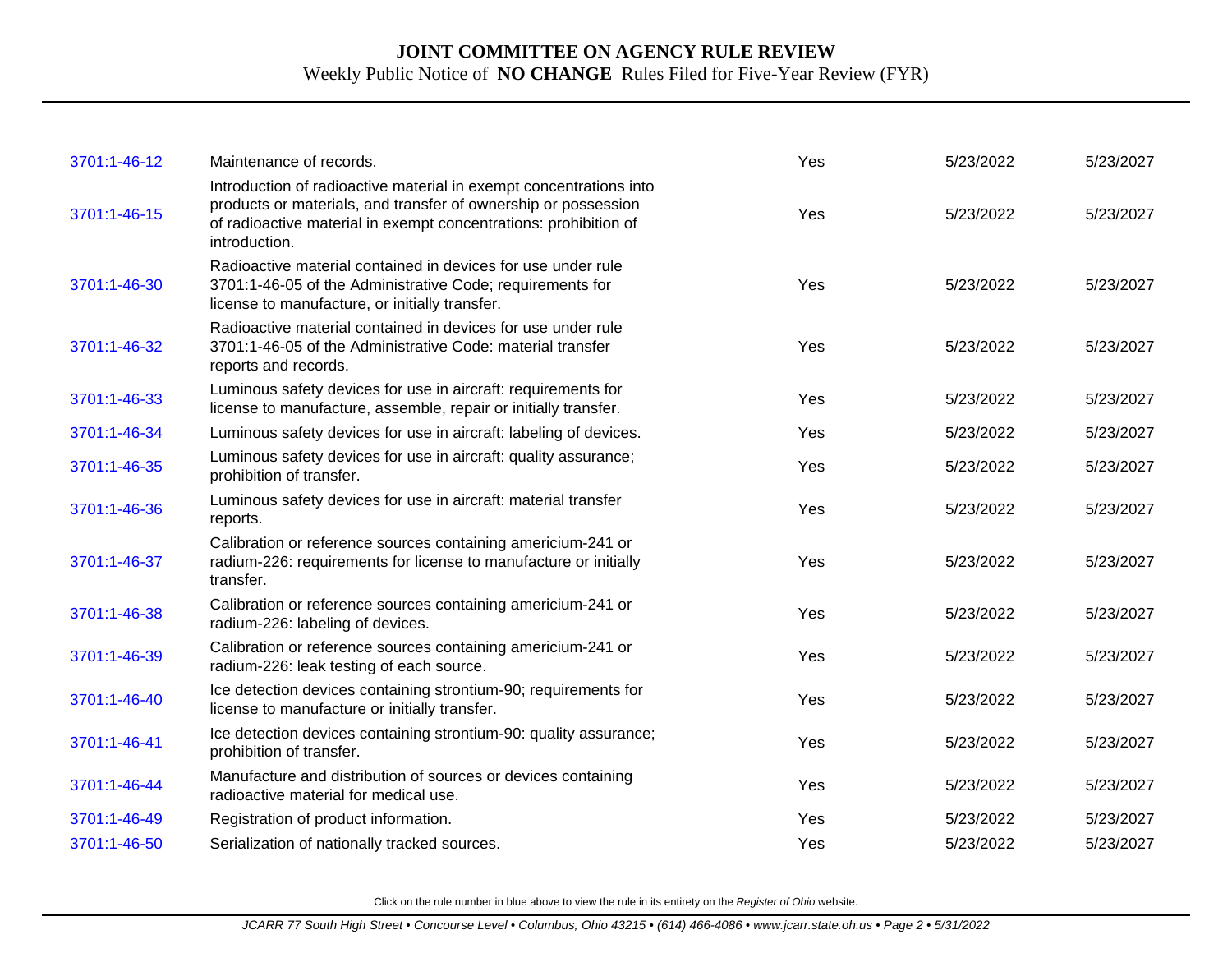| 3701:1-46-51                                         | General license for certain items and self-luminous products<br>containing radium-226. |                        | Yes        | 5/23/2022         | 5/23/2027                      |  |
|------------------------------------------------------|----------------------------------------------------------------------------------------|------------------------|------------|-------------------|--------------------------------|--|
| 3 Radiation Control . Alicyn Carrel . (614-752-8451) |                                                                                        |                        |            |                   |                                |  |
| <b>Rule Number</b>                                   | <b>Rule Title</b>                                                                      | <b>Total Rules: 25</b> | <b>CSI</b> | <b>Date Filed</b> | <b>Next FYR</b><br><b>Date</b> |  |
| 3701:1-49-01                                         | Definitions.                                                                           |                        | Yes        | 5/24/2022         | 5/23/2027                      |  |
| 3701:1-49-02                                         | Purpose and scope.                                                                     |                        | Yes        | 5/24/2022         | 5/23/2027                      |  |
| 3701:1-49-03                                         | Application for a specific license for well logging.                                   |                        | Yes        | 5/24/2022         | 5/23/2027                      |  |
| 3701:1-49-04                                         | Agreement with well owner or operator.                                                 |                        | Yes        | 5/24/2022         | 5/23/2027                      |  |
| 3701:1-49-05                                         | Labels, security, and transportation precautions.                                      |                        | Yes        | 5/24/2022         | 5/23/2027                      |  |
| 3701:1-49-06                                         | Radiation detection instruments.                                                       |                        | Yes        | 5/24/2022         | 5/23/2027                      |  |
| 3701:1-49-07                                         | Leak testing of sealed sources.                                                        |                        | Yes        | 5/24/2022         | 5/23/2027                      |  |
| 3701:1-49-08                                         | Physical inventory.                                                                    |                        | Yes        | 5/24/2022         | 5/23/2027                      |  |
| 3701:1-49-09                                         | Records of material use.                                                               |                        | Yes        | 5/24/2022         | 5/23/2027                      |  |
| 3701:1-49-10                                         | Design and performance criteria for sealed sources.                                    |                        | Yes        | 5/24/2022         | 5/23/2027                      |  |
| 3701:1-49-11                                         | Inspection, maintenance, and opening of a source or source<br>holder.                  |                        | Yes        | 5/24/2022         | 5/23/2027                      |  |
| 3701:1-49-12                                         | Subsurface tracer studies.                                                             |                        | Yes        | 5/24/2022         | 5/23/2027                      |  |
| 3701:1-49-13                                         | Radioactive markers.                                                                   |                        | Yes        | 5/24/2022         | 5/23/2027                      |  |
| 3701:1-49-14                                         | Uranium sinker bars.                                                                   |                        | Yes        | 5/24/2022         | 5/23/2027                      |  |
| 3701:1-49-15                                         | Use of a sealed source in a well without a surface casing.                             |                        | Yes        | 5/24/2022         | 5/23/2027                      |  |
| 3701:1-49-16                                         | Energy compensation sources.                                                           |                        | Yes        | 5/24/2022         | 5/23/2027                      |  |
| 3701:1-49-17                                         | Tritium neutron generator target source.                                               |                        | Yes        | 5/24/2022         | 5/23/2027                      |  |
| 3701:1-49-18                                         | Training.                                                                              |                        | Yes        | 5/24/2022         | 5/23/2027                      |  |
| 3701:1-49-19                                         | Operating and emergency procedures.                                                    |                        | Yes        | 5/24/2022         | 5/23/2027                      |  |
| 3701:1-49-21                                         | Radiation surveys.                                                                     |                        | Yes        | 5/24/2022         | 5/23/2027                      |  |
| 3701:1-49-22                                         | Radioactive contamination control.                                                     |                        | Yes        | 5/24/2022         | 5/23/2027                      |  |
| 3701:1-49-23                                         | Security.                                                                              |                        | Yes        | 5/24/2022         | 5/23/2027                      |  |
| 3701:1-49-24                                         | Documents and records required at field stations.                                      |                        | Yes        | 5/24/2022         | 5/23/2027                      |  |
| 3701:1-49-25                                         | Documents and records required at temporary job sites.                                 |                        | Yes        | 5/24/2022         | 5/23/2027                      |  |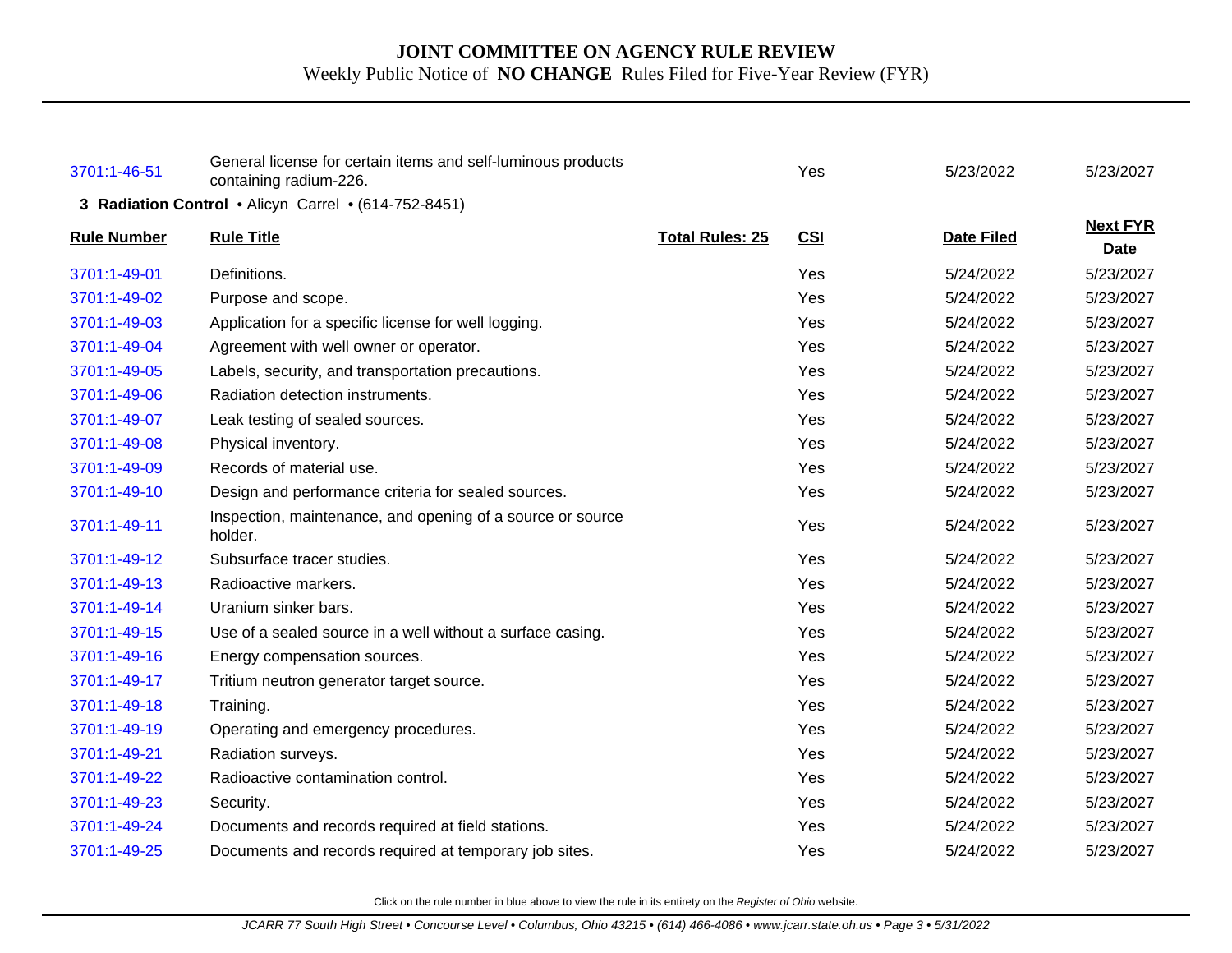| 3701:1-49-26       | Notification of incidents and lost sources; abandonment<br>procedures for irretrievable sources. |                        | Yes        | 5/24/2022         | 5/23/2027                      |
|--------------------|--------------------------------------------------------------------------------------------------|------------------------|------------|-------------------|--------------------------------|
|                    | <b>Public Utilities Commission of Ohio</b>                                                       |                        |            |                   |                                |
|                    | 4 Motor Carriers . Angela Hawkins . (614-466-0122)                                               |                        |            |                   |                                |
| <b>Rule Number</b> | <b>Rule Title</b>                                                                                | <b>Total Rules: 16</b> | <b>CSI</b> | <b>Date Filed</b> | <b>Next FYR</b><br><b>Date</b> |
| 4901:2-7-01        | Definitions.                                                                                     |                        | Yes        | 5/27/2022         | 5/27/2027                      |
| 4901:2-7-02        | Purpose and scope.                                                                               |                        | Yes        | 5/27/2022         | 5/27/2027                      |
| 4901:2-7-03        | Service.                                                                                         |                        | Yes        | 5/27/2022         | 5/27/2027                      |
| 4901:2-7-04        | Investigation and reports of violations.                                                         |                        | Yes        | 5/27/2022         | 5/27/2027                      |
| 4901:2-7-05        | Notice of apparent violation.                                                                    |                        | Yes        | 5/27/2022         | 5/27/2027                      |
| 4901:2-7-07        | Notice of intent to assess forfeiture.                                                           |                        | Yes        | 5/27/2022         | 5/27/2027                      |
| 4901:2-7-08        | Notice of intent to make compliance order.                                                       |                        | Yes        | 5/27/2022         | 5/27/2027                      |
| 4901:2-7-09        | Combined notices.                                                                                |                        | Yes        | 5/27/2022         | 5/27/2027                      |
| 4901:2-7-12        | Notice of preliminary determination.                                                             |                        | Yes        | 5/27/2022         | 5/27/2027                      |
| 4901:2-7-13        | Request for administrative hearing.                                                              |                        | Yes        | 5/27/2022         | 5/27/2027                      |
| 4901:2-7-14        | Default.                                                                                         |                        | Yes        | 5/27/2022         | 5/27/2027                      |
| 4901:2-7-15        | Extensions of time.                                                                              |                        | Yes        | 5/27/2022         | 5/27/2027                      |
| 4901:2-7-16        | Conduct of hearing.                                                                              |                        | Yes        | 5/27/2022         | 5/27/2027                      |
| 4901:2-7-20        | Burden of proof.                                                                                 |                        | Yes        | 5/27/2022         | 5/27/2027                      |
| 4901:2-7-21        | Remedy ordered.                                                                                  |                        | Yes        | 5/27/2022         | 5/27/2027                      |
| 4901:2-7-22        | Payment of forfeitures.                                                                          |                        | Yes        | 5/27/2022         | 5/27/2027                      |
|                    | 5 Motor Carriers • Angela Hawkins • (614-466-0122)                                               |                        |            |                   |                                |
| <b>Rule Number</b> | <b>Rule Title</b>                                                                                | <b>Total Rules: 13</b> | <b>CSI</b> | <b>Date Filed</b> | <b>Next FYR</b><br><b>Date</b> |
| 4901:2-19-01       | Definitions.                                                                                     |                        | Yes        | 5/27/2022         | 5/27/2027                      |
| 4901:2-19-02       | General provisions.                                                                              |                        | Yes        | 5/27/2022         | 5/27/2027                      |
| 4901:2-19-04       | Changes to tariffs.                                                                              |                        | Yes        | 5/27/2022         | 5/27/2027                      |
| 4901:2-19-05       | Rejection and suspension of tariffs.                                                             |                        | Yes        | 5/27/2022         | 5/27/2027                      |
| 4901:2-19-06       | Limitations on the liability of carriers and reimbursement for lost<br>or damaged goods.         |                        | Yes        | 5/27/2022         | 5/27/2027                      |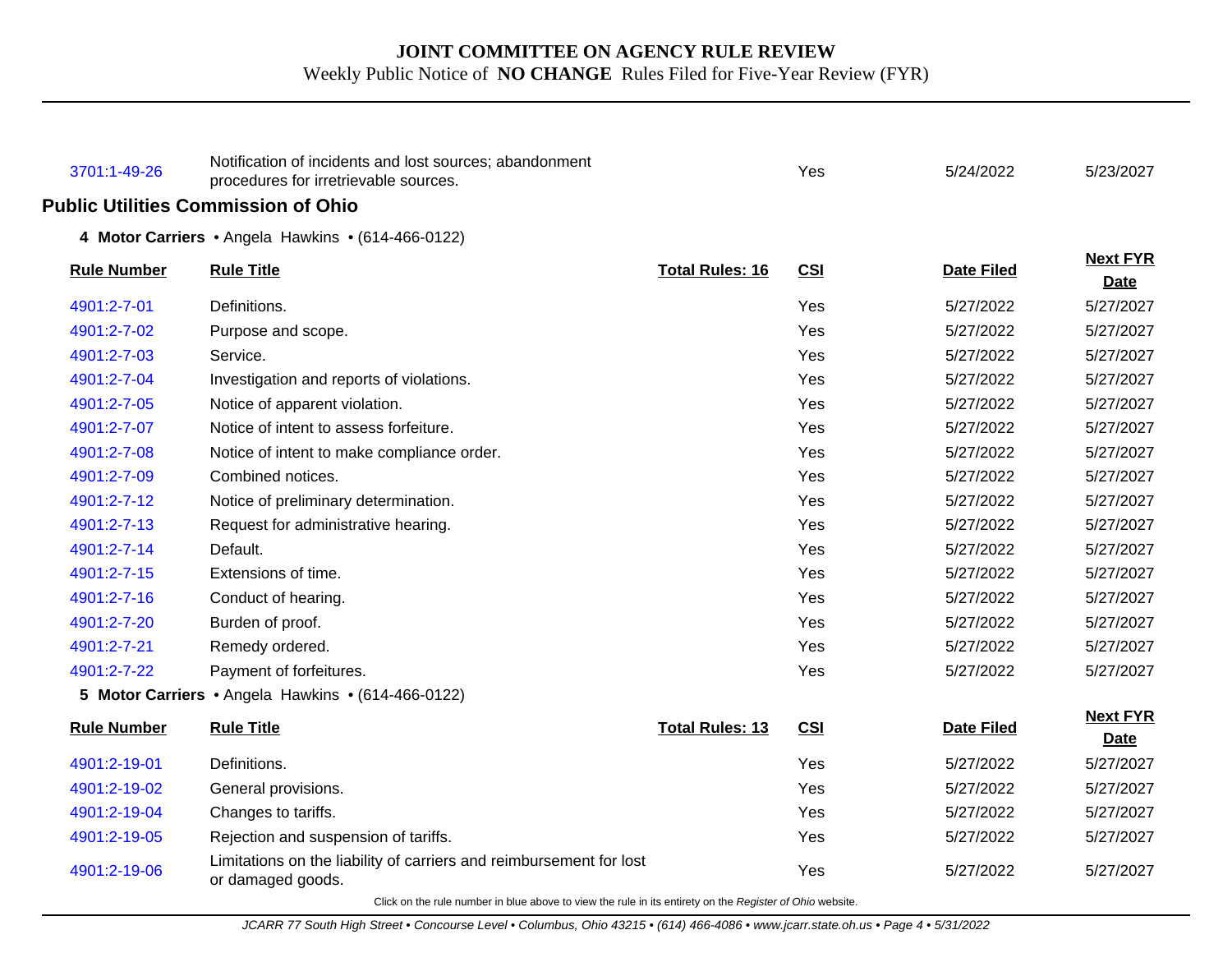| 4901:2-19-07 | Determination of weights.                                                                             | Yes | 5/27/2022 | 5/27/2027 |
|--------------|-------------------------------------------------------------------------------------------------------|-----|-----------|-----------|
| 4901:2-19-09 | Receipt or bill of lading.                                                                            | Yes | 5/27/2022 | 5/27/2027 |
| 4901:2-19-10 | Timetable.                                                                                            | Yes | 5/27/2022 | 5/27/2027 |
| 4901:2-19-11 | Tendering for delivery.                                                                               | Yes | 5/27/2022 | 5/27/2027 |
| 4901:2-19-12 | Signed receipt for shipment and records retention.                                                    | Yes | 5/27/2022 | 5/27/2027 |
| 4901:2-19-15 | Claims for loss or damage.                                                                            | Yes | 5/27/2022 | 5/27/2027 |
| 4901:2-19-16 | Prohibitions.                                                                                         | Yes | 5/27/2022 | 5/27/2027 |
| 4901:2-19-17 | Adoption of the consumer protection regulations of the United<br>States department of transportation. | Yes | 5/27/2022 | 5/27/2027 |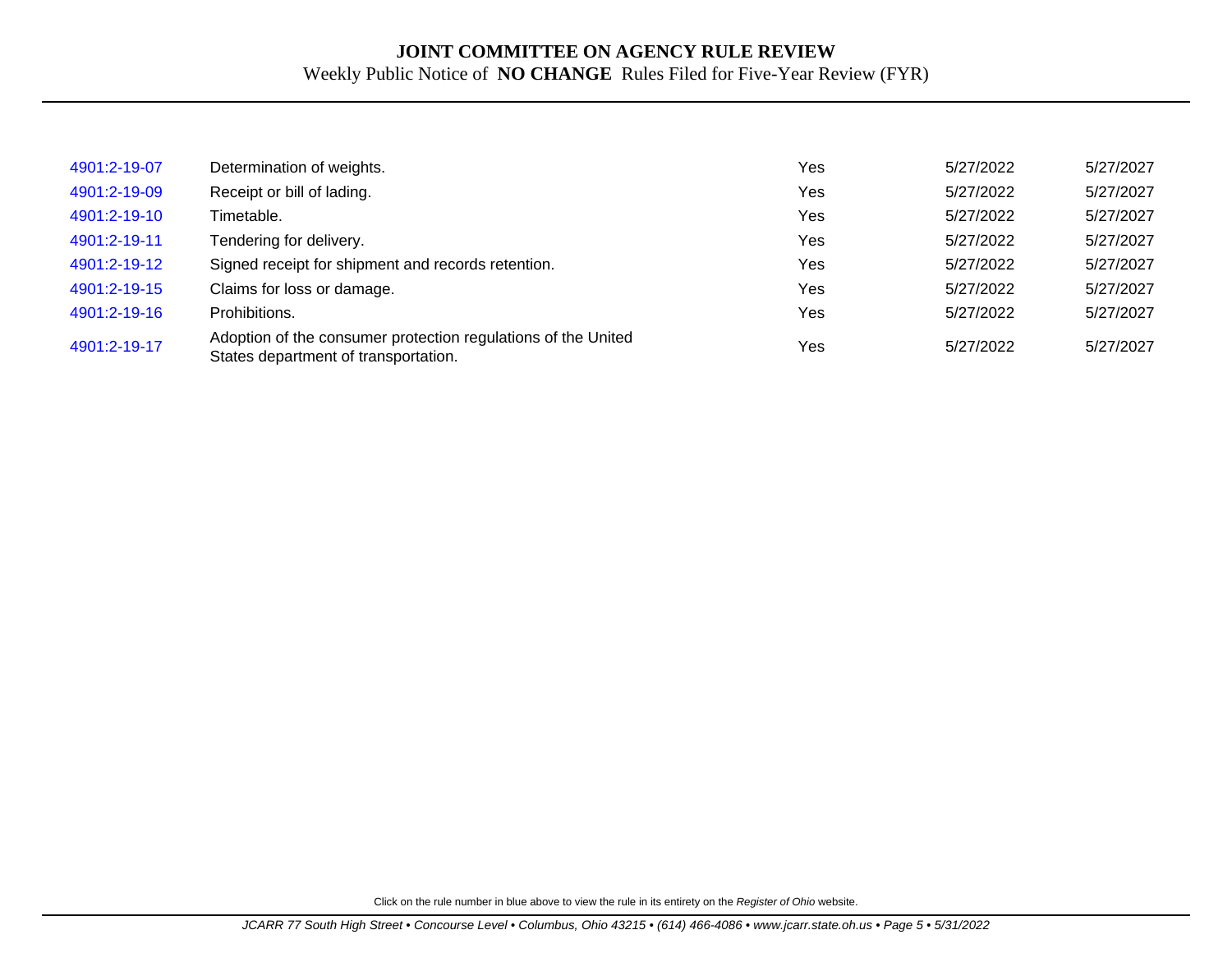## **Week 2 Public Notice 5/30/2022**

#### **Attorney General**

**6 Charitable Foundation** • Corey Jordan • (614-387-4269)

| <b>Rule Number</b> | <b>Rule Title</b>                                                                                            | <b>Total Rules: 1</b>  | <b>CSI</b> | <b>Date Filed</b> | <b>Next FYR</b><br><b>Date</b> |
|--------------------|--------------------------------------------------------------------------------------------------------------|------------------------|------------|-------------------|--------------------------------|
| 109:1-1-08         | Notice of revocation of federal taxation exemption.                                                          |                        | No         | 5/20/2022         | 5/20/2027                      |
|                    | <b>Board of Embalmers and Funeral Directors</b>                                                              |                        |            |                   |                                |
|                    | 7 • Jarrod S. Williams • (614-466-0953)                                                                      |                        |            |                   |                                |
| <b>Rule Number</b> | <b>Rule Title</b>                                                                                            | <b>Total Rules: 41</b> | <u>CSI</u> | <b>Date Filed</b> | <b>Next FYR</b><br>Date        |
| 4717-1-02          | Public meetings.                                                                                             |                        | No         | 5/16/2022         | 5/1/2027                       |
| 4717-1-03          | Notice of administrative rules hearing.                                                                      |                        | No         | 5/16/2022         | 5/1/2027                       |
| 4717-1-04          | Legal representation.                                                                                        |                        | No         | 5/16/2022         | 5/1/2027                       |
| 4717-2-01          | Meetings of the board.                                                                                       |                        | <b>No</b>  | 5/16/2022         | 5/1/2027                       |
| 4717-2-02          | Committees of the board.                                                                                     |                        | No.        | 5/16/2022         | 5/1/2027                       |
| 4717-2-04          | Crematory review board.                                                                                      |                        | No.        | 5/16/2022         | 5/1/2027                       |
| 4717-2-05          | Personal information system.                                                                                 |                        | No         | 5/16/2022         | 5/1/2027                       |
| 4717-7-01          | Fixed place or location and general requirements for licensure of<br>funeral homes and embalming facilities. |                        | No         | 5/16/2022         | 5/1/2027                       |
| 4717-7-04          | Crematory facilities.                                                                                        |                        | <b>No</b>  | 5/16/2022         | 5/1/2027                       |
| 4717-9-02          | Exemptions or waivers from continuing education.                                                             |                        | <b>No</b>  | 5/16/2022         | 5/1/2027                       |
| 4717-10-01         | Preneed funeral contract annual report.                                                                      |                        | No.        | 5/16/2022         | 5/1/2027                       |
| 4717-11-01         | Summary suspension.                                                                                          |                        | No         | 5/16/2022         | 5/1/2027                       |
| 4717-12-01         | Forfeitures.                                                                                                 |                        | <b>No</b>  | 5/16/2022         | 5/1/2027                       |
| 4717-14-01         | Purpose.                                                                                                     |                        | No.        | 5/16/2022         | 5/1/2027                       |
| 4717-14-02         | Scope.                                                                                                       |                        | No         | 5/16/2022         | 5/1/2027                       |
| 4717-14-03         | Automated reporting and preneed payment system.                                                              |                        | <b>No</b>  | 5/16/2022         | 5/1/2027                       |
| 4717-14-04         | Licensee registration requirements.                                                                          |                        | No.        | 5/16/2022         | 5/1/2027                       |
| 4717-14-05         | Requirements for authorization as an institutional depositor.                                                |                        | No         | 5/16/2022         | 5/1/2027                       |
|                    |                                                                                                              |                        |            |                   |                                |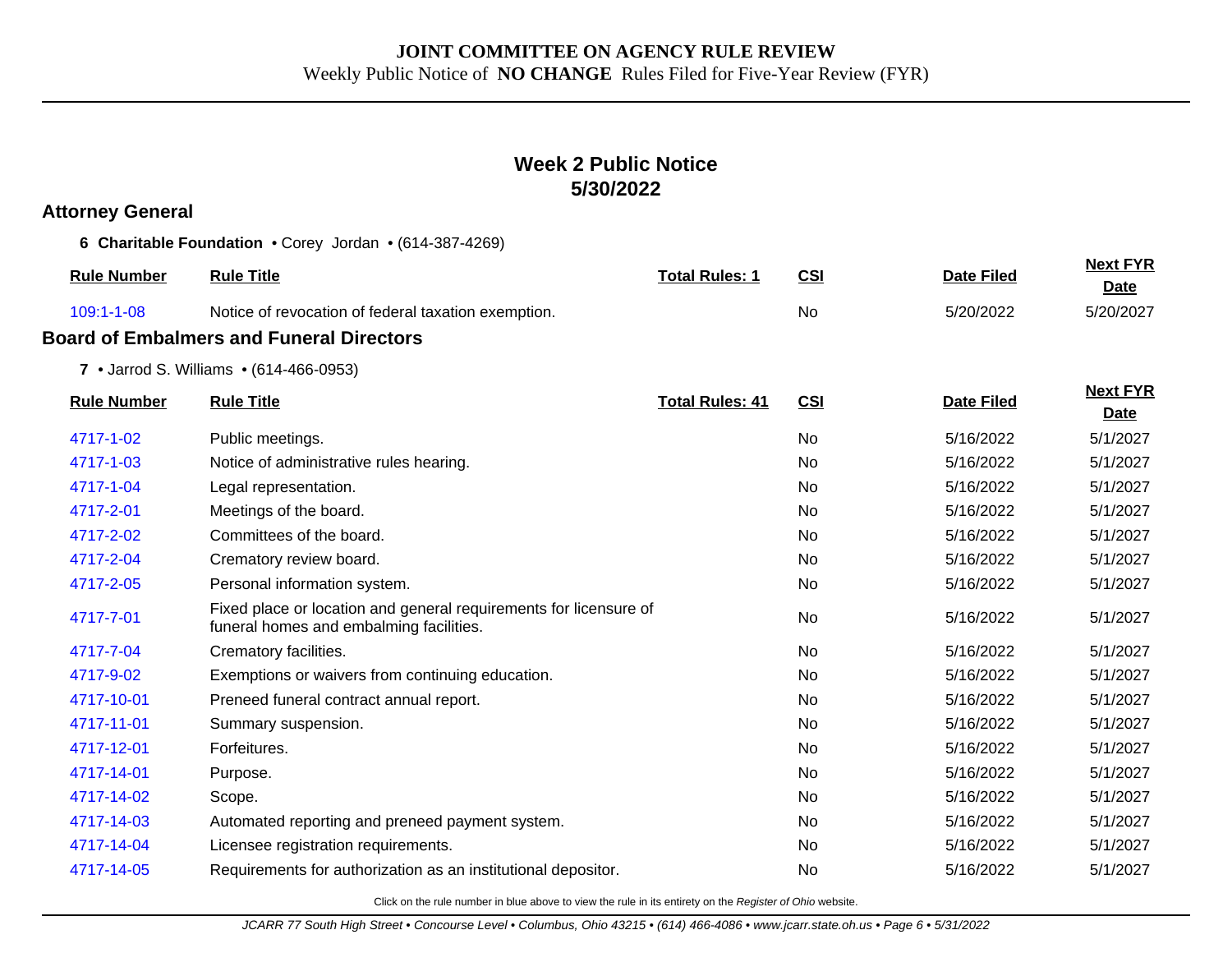| 123:1-72-01        | Definitions.                                                                            |                       | <b>No</b> | 5/16/2022         | 5/16/2027                      |
|--------------------|-----------------------------------------------------------------------------------------|-----------------------|-----------|-------------------|--------------------------------|
| <b>Rule Number</b> | <b>Rule Title</b>                                                                       | <b>Total Rules: 1</b> | CSI       | <b>Date Filed</b> | <b>Next FYR</b><br><b>Date</b> |
|                    | 8 Division of Human Resources . Thomas Dunn . (614-466-5640)                            |                       |           |                   |                                |
|                    | <b>Department of Administrative Services</b>                                            |                       |           |                   |                                |
| 4717-17-06         | Reimbursements.                                                                         |                       | No        | 5/16/2022         | 5/1/2027                       |
| 4717-17-04         | Eligibility requirements.                                                               |                       | <b>No</b> | 5/16/2022         | 5/1/2027                       |
| 4717-17-03         | Reimbursement application form.                                                         |                       | <b>No</b> | 5/16/2022         | 5/1/2027                       |
| 4717-17-02         | Purpose.                                                                                |                       | No        | 5/16/2022         | 5/1/2027                       |
| 4717-17-01         | Definitions.                                                                            |                       | No        | 5/16/2022         | 5/1/2027                       |
| 4717-15-07         | Crematory operator permit refresher course.                                             |                       | <b>No</b> | 5/16/2022         | 5/1/2027                       |
| 4717-15-06         | Crematory operator permit identification card and display.                              |                       | <b>No</b> | 5/16/2022         | 5/1/2027                       |
| 4717-15-05         | Crematory operator permit education.                                                    |                       | <b>No</b> | 5/16/2022         | 5/1/2027                       |
| 4717-15-04         | Crematory operation certification program requirements.                                 |                       | <b>No</b> | 5/16/2022         | 5/1/2027                       |
| 4717-15-03         | Board approved certification process for crematory operation<br>certification programs. |                       | No        | 5/16/2022         | 5/1/2027                       |
| 4717-15-02         | Renewal of crematory operator permit.                                                   |                       | No        | 5/16/2022         | 5/1/2027                       |
| 4717-15-01         | Crematory operator permit.                                                              |                       | <b>No</b> | 5/16/2022         | 5/1/2027                       |
| 4717-14-17         | Annual preneed recovery fund report.                                                    |                       | No        | 5/16/2022         | 5/1/2027                       |
| 4717-14-16         | Requests and release of records.                                                        |                       | No        | 5/16/2022         | 5/1/2027                       |
| 4717-14-15         | Subrogation.                                                                            |                       | <b>No</b> | 5/16/2022         | 5/1/2027                       |
| 4717-14-14         | Reimbursement.                                                                          |                       | No        | 5/16/2022         | 5/1/2027                       |
| 4717-14-13         | Application for reimbursement.                                                          |                       | <b>No</b> | 5/16/2022         | 5/1/2027                       |
| 4717-14-12         | Investigation of reimbursement claims.                                                  |                       | <b>No</b> | 5/16/2022         | 5/1/2027                       |
| 4717-14-11         | Fund administrator.                                                                     |                       | <b>No</b> | 5/16/2022         | 5/1/2027                       |
| 4717-14-10         | Record keeping.                                                                         |                       | No        | 5/16/2022         | 5/1/2027                       |
| 4717-14-09         | Fund deposits.                                                                          |                       | <b>No</b> | 5/16/2022         | 5/1/2027                       |
| 4717-14-07         | Information required for submission.                                                    |                       | <b>No</b> | 5/16/2022         | 5/1/2027                       |
| 4717-14-06         | Institutional depositor registration requirements.                                      |                       | <b>No</b> | 5/16/2022         | 5/1/2027                       |
|                    |                                                                                         |                       |           |                   |                                |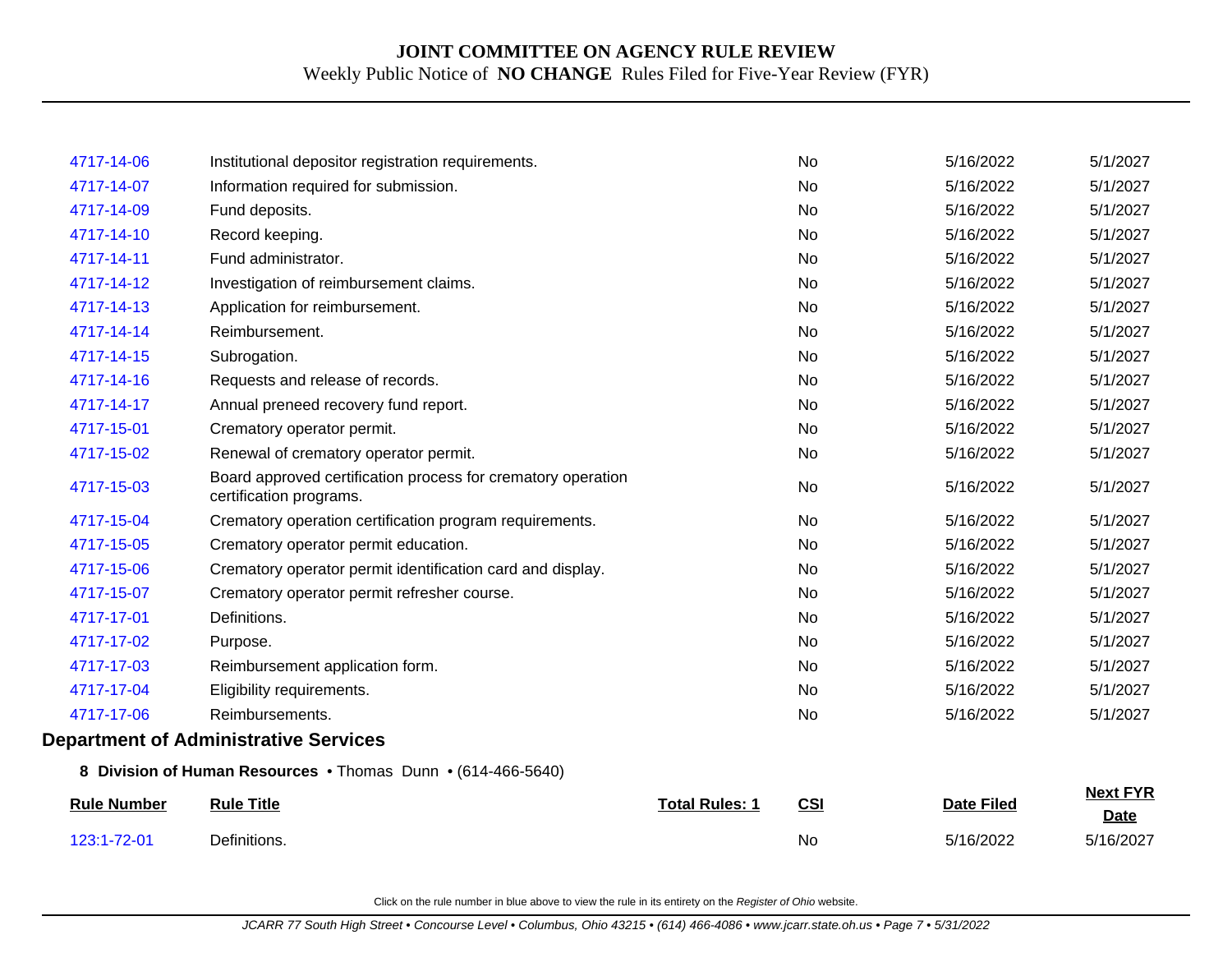## **Week 3 Public Notice 5/30/2022**

### **Bureau of Workers' Compensation**

|  |  |  | 9 • Aniko Nagy • (614-466-3293) |
|--|--|--|---------------------------------|
|--|--|--|---------------------------------|

|                    | <b>Rule Title</b>                                                                                                          |                        |            |                   | <b>Next FYR</b> |
|--------------------|----------------------------------------------------------------------------------------------------------------------------|------------------------|------------|-------------------|-----------------|
| <b>Rule Number</b> |                                                                                                                            | <b>Total Rules: 11</b> | <u>CSI</u> | <b>Date Filed</b> | <u>Date</u>     |
| 4123-16-01         | Definitions.                                                                                                               |                        | <b>No</b>  | 5/11/2022         | 5/1/2027        |
| 4123-16-02         | Personal information systems.                                                                                              |                        | No.        | 5/11/2022         | 5/1/2027        |
| 4123-16-03         | Privacy officer.                                                                                                           |                        | No         | 5/11/2022         | 5/1/2027        |
| 4123-16-05         | Collection, maintenance and use of only personal information<br>which is necessary and relevant.                           |                        | <b>No</b>  | 5/11/2022         | 5/1/2027        |
| 4123-16-06         | Maintenance of personal information which is accurate, relevant,<br>timely and complete.                                   |                        | <b>No</b>  | 5/11/2022         | 5/1/2027        |
| 4123-16-07         | Notice to persons asked to supply personal information.                                                                    |                        | <b>No</b>  | 5/11/2022         | 5/1/2027        |
| 4123-16-08         | Data subject's right to inspect personal information.                                                                      |                        | No.        | 5/11/2022         | 5/1/2027        |
| 4123-16-09         | Investigation of data subject's dispute of the accuracy,<br>relevance, timeliness or completeness of personal information. |                        | <b>No</b>  | 5/11/2022         | 5/1/2027        |
| 4123-16-10         | Participation in interconnected or combined systems.                                                                       |                        | No.        | 5/11/2022         | 5/1/2027        |
| 4123-16-11         | Security precautions.                                                                                                      |                        | <b>No</b>  | 5/11/2022         | 5/1/2027        |
| 4123-16-12         | Privacy instruction for department employees.                                                                              |                        | No.        | 5/11/2022         | 5/1/2027        |
|                    |                                                                                                                            |                        |            |                   |                 |

#### **Department of Health**

**10 Radiation Control** • Alicyn Carrel • (614-752-8451)

| <b>Rule Number</b>                                                                                       | <b>Rule Title</b>                           | <b>Total Rules: 19</b> | <u>CSI</u> | <b>Date Filed</b> | <b>Next FYR</b> |  |  |
|----------------------------------------------------------------------------------------------------------|---------------------------------------------|------------------------|------------|-------------------|-----------------|--|--|
|                                                                                                          |                                             |                        |            |                   | <b>Date</b>     |  |  |
| 3701:1-44-01                                                                                             | Definitions.                                |                        | Yes        | 5/13/2022         | 5/13/2027       |  |  |
| 3701:1-44-02                                                                                             | Purpose and scope.                          |                        | Yes        | 5/13/2022         | 5/13/2027       |  |  |
| 3701:1-44-04                                                                                             | License requirements and types of licenses. |                        | Yes        | 5/13/2022         | 5/13/2027       |  |  |
| 3701:1-44-05                                                                                             | Communications.                             |                        | Yes        | 5/13/2022         | 5/13/2027       |  |  |
| 3701:1-44-06                                                                                             | Completeness and accuracy of information.   |                        | Yes        | 5/13/2022         | 5/13/2027       |  |  |
| 3701:1-44-08                                                                                             | Carriers.                                   |                        | Yes        | 5/13/2022         | 5/13/2027       |  |  |
| 3701:1-44-09                                                                                             | Unimportant quantities of source material.  |                        | Yes        | 5/13/2022         | 5/13/2027       |  |  |
| Click on the rule number in blue above to view the rule in its entirety on the Register of Ohio website. |                                             |                        |            |                   |                 |  |  |

JCARR 77 South High Street • Concourse Level • Columbus, Ohio 43215 • (614) 466-4086 • www.jcarr.state.oh.us • Page 8 • 5/31/2022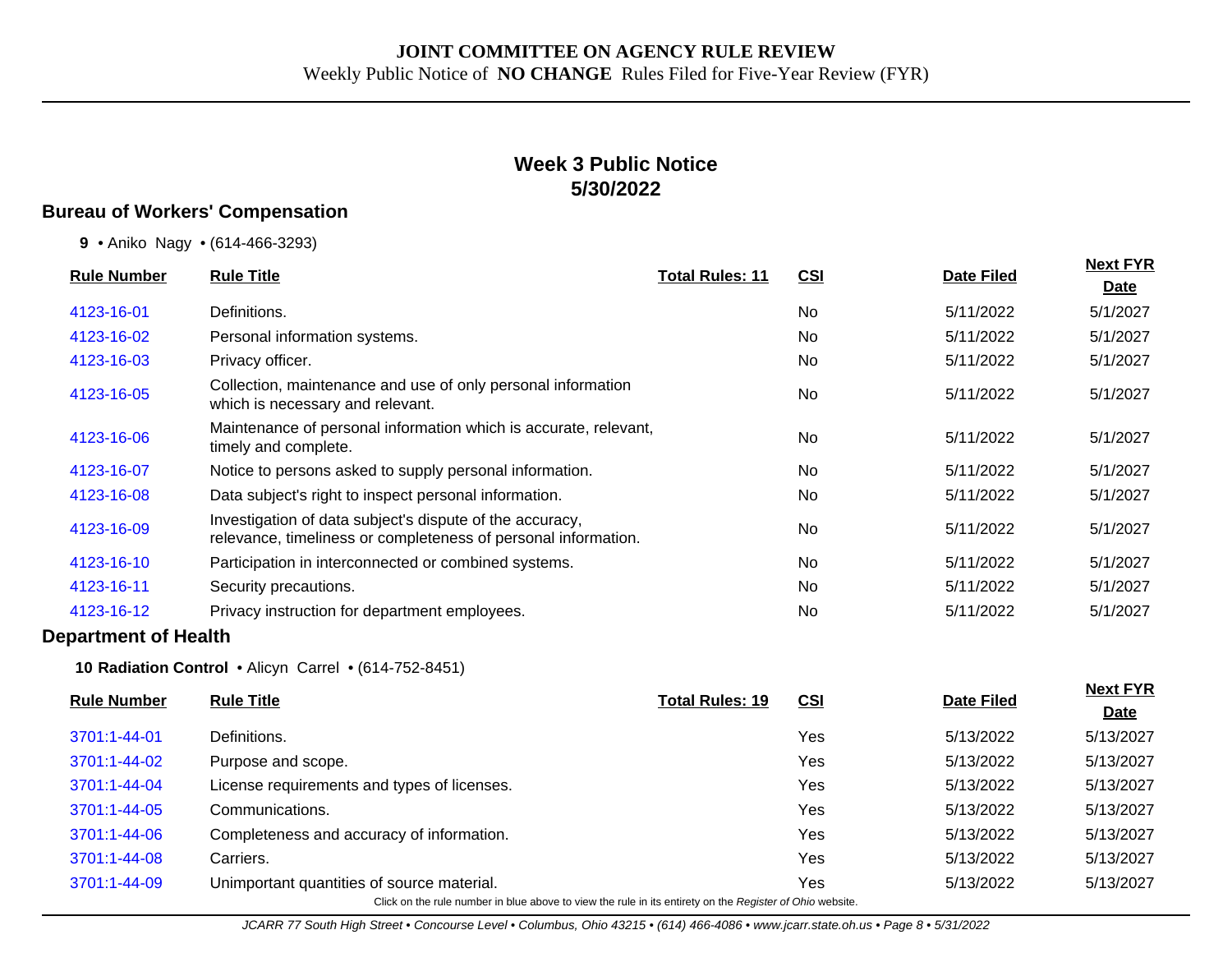| 3701:1-44-11       | General license to receive title to source or byproduct material.                                                                                                                                                       |                        | Yes        | 5/13/2022         | 5/13/2027                      |
|--------------------|-------------------------------------------------------------------------------------------------------------------------------------------------------------------------------------------------------------------------|------------------------|------------|-------------------|--------------------------------|
| 3701:1-44-13       | General license for use of certain industrial products or devices.                                                                                                                                                      |                        | Yes        | 5/13/2022         | 5/13/2027                      |
| 3701:1-44-15       | General requirements for issuance of specific licenses.                                                                                                                                                                 |                        | Yes        | 5/13/2022         | 5/13/2027                      |
| 3701:1-44-16       | Special requirements for issuance of specific licenses.                                                                                                                                                                 |                        | Yes        | 5/13/2022         | 5/13/2027                      |
| 3701:1-44-17       | Conditions of specific licenses issued pursuant to rule<br>3701:1-44-16 of the Administrative Code.                                                                                                                     |                        | Yes        | 5/13/2022         | 5/13/2027                      |
| 3701:1-44-18       | Financial assurance and recordkeeping for decommissioning.                                                                                                                                                              |                        | Yes        | 5/13/2022         | 5/13/2027                      |
| 3701:1-44-22       | Reporting requirements.                                                                                                                                                                                                 |                        | Yes        | 5/13/2022         | 5/13/2027                      |
| 3701:1-44-23       | Records.                                                                                                                                                                                                                |                        | Yes        | 5/13/2022         | 5/13/2027                      |
| 3701:1-44-24       | Effluent monitoring reporting requirements.                                                                                                                                                                             |                        | Yes        | 5/13/2022         | 5/13/2027                      |
| 3701:1-44-25       | Inalienability of licenses.                                                                                                                                                                                             |                        | Yes        | 5/13/2022         | 5/13/2027                      |
| 3701:1-44-26       | Requirements for license to initially transfer source material<br>for use under the 'small quantities of source material' general<br>license.                                                                           |                        | Yes        | 5/13/2022         | 5/13/2027                      |
| 3701:1-44-27       | Conditions of licenses to initially transfer source material for use<br>under the "small quantities of source material" general license:<br>quality control, labeling, safety instructions, and records and<br>reports. |                        | Yes        | 5/13/2022         | 5/13/2027                      |
|                    | <b>Environmental Review Appeals Commission</b>                                                                                                                                                                          |                        |            |                   |                                |
|                    | 11 . Julie A. Slane . (614-466-8950)                                                                                                                                                                                    |                        |            |                   |                                |
| <b>Rule Number</b> | <b>Rule Title</b>                                                                                                                                                                                                       | <b>Total Rules: 28</b> | <b>CSI</b> | <b>Date Filed</b> | <b>Next FYR</b><br><b>Date</b> |
| 3746-5-01          | Parties to an appeal.                                                                                                                                                                                                   |                        | No         | 5/9/2022          | 4/21/2027                      |
| 3746-5-02          | Denomination of parties.                                                                                                                                                                                                |                        | No         | 5/9/2022          | 4/21/2027                      |
|                    |                                                                                                                                                                                                                         |                        |            |                   |                                |

| 3746-5-03 | Filing the notice of appeal.      | No.       | 5/9/2022 | 4/21/2027 |
|-----------|-----------------------------------|-----------|----------|-----------|
| 3746-5-04 | Contents of the notice of appeal. | <b>No</b> | 5/9/2022 | 4/21/2027 |
| 3746-5-06 | Amendment of notice of appeal.    | <b>No</b> | 5/9/2022 | 4/21/2027 |
| 3746-5-07 | Joinder.                          | <b>No</b> | 5/9/2022 | 4/21/2027 |
| 3746-5-08 | Intervention.                     | No        | 5/9/2022 | 4/21/2027 |
| 3746-5-09 | Consolidation of proceedings.     | <b>No</b> | 5/9/2022 | 4/21/2027 |
| 3746-5-10 | Substitution of parties.          | No        | 5/9/2022 | 4/21/2027 |
|           |                                   |           |          |           |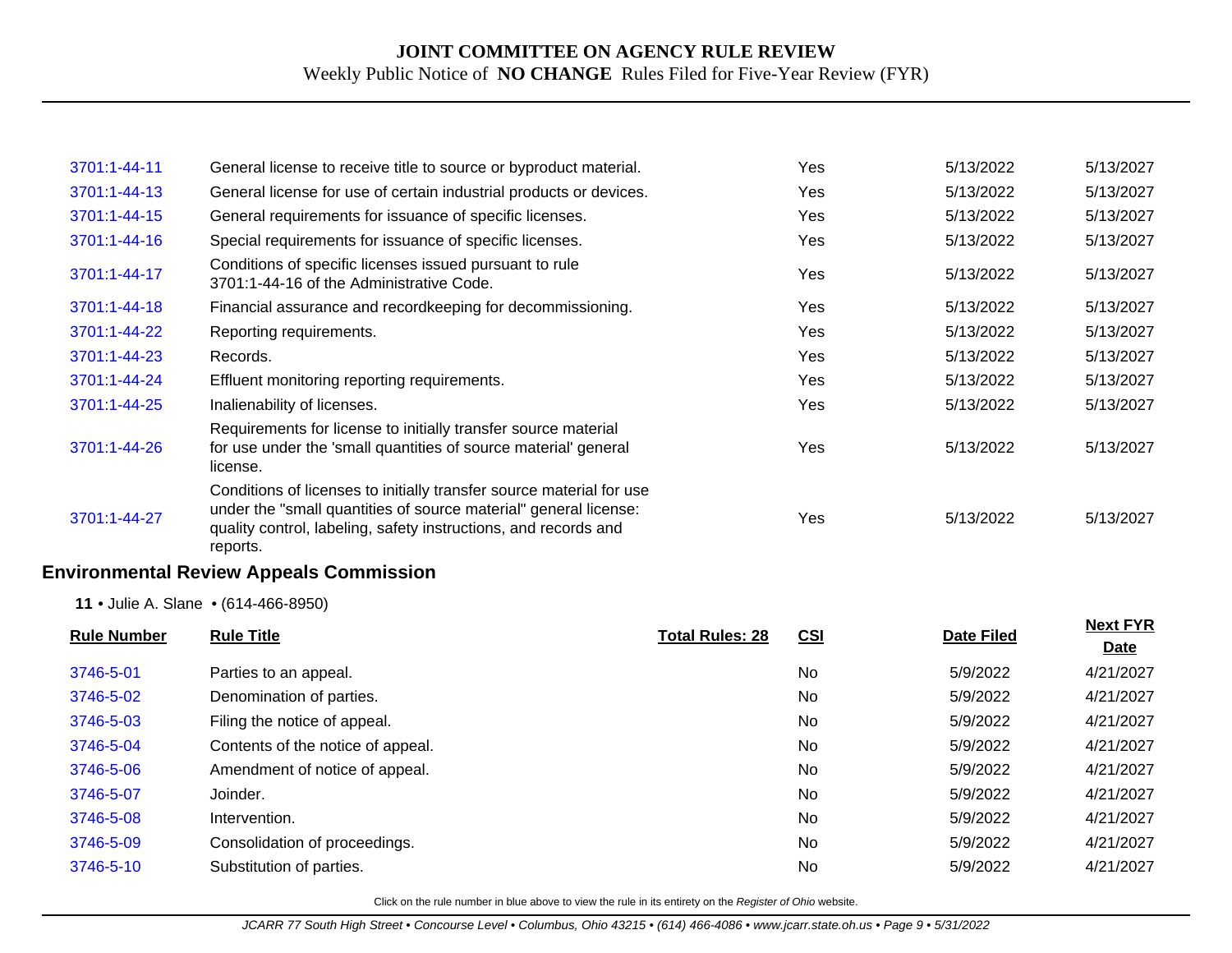| 3746-5-11                            | Answer to the notice of appeal.                    |                        | No         | 5/9/2022          | 4/21/2027                      |
|--------------------------------------|----------------------------------------------------|------------------------|------------|-------------------|--------------------------------|
| 3746-5-12                            | Appearances and withdrawals.                       |                        | No         | 5/9/2022          | 4/21/2027                      |
| 3746-5-13                            | Certification of record to the commission.         |                        | No         | 5/9/2022          | 4/21/2027                      |
| 3746-5-14                            | Record address.                                    |                        | No         | 5/9/2022          | 4/21/2027                      |
| 3746-5-15                            | Designation of lead counsel.                       |                        | <b>No</b>  | 5/9/2022          | 4/21/2027                      |
| 3746-5-16                            | Filing and service of documents.                   |                        | No         | 5/9/2022          | 4/21/2027                      |
| 3746-5-17                            | Requirement for signature.                         |                        | No         | 5/9/2022          | 4/21/2027                      |
| 3746-5-18                            | Electronic filing.                                 |                        | <b>No</b>  | 5/9/2022          | 4/21/2027                      |
| 3746-5-19                            | Computation of time.                               |                        | No         | 5/9/2022          | 4/21/2027                      |
| 3746-5-20                            | Extension of time for filings.                     |                        | <b>No</b>  | 5/9/2022          | 4/21/2027                      |
| 3746-5-21                            | Stays.                                             |                        | <b>No</b>  | 5/9/2022          | 4/21/2027                      |
| 3746-5-22                            | Expedited stays.                                   |                        | No         | 5/9/2022          | 4/21/2027                      |
| 3746-5-23                            | Bonds.                                             |                        | No         | 5/9/2022          | 4/21/2027                      |
| 3746-5-24                            | Prehearing conference.                             |                        | No         | 5/9/2022          | 4/21/2027                      |
| 3746-5-25                            | Form of motions, memoranda, and other filings.     |                        | No         | 5/9/2022          | 4/21/2027                      |
| 3746-5-27                            | Format of briefs.                                  |                        | <b>No</b>  | 5/9/2022          | 4/21/2027                      |
| 3746-5-28                            | Issue briefing.                                    |                        | No         | 5/9/2022          | 4/21/2027                      |
| 3746-5-29                            | View of premises.                                  |                        | No         | 5/9/2022          | 4/21/2027                      |
| 3746-5-30                            | Dismissal of actions.                              |                        | No         | 5/9/2022          | 4/21/2027                      |
| <b>Rule Number</b>                   | <b>Rule Title</b>                                  | <b>Total Rules: 1</b>  | CSI        | <b>Date Filed</b> | Withdrawn<br><b>Date</b>       |
| 3746-5-26                            | Motions.                                           | <b>WITHDRAWN</b>       | <b>No</b>  | 5/9/2022          | 5/25/2022                      |
| 12 . Julie A. Slane . (614-466-8950) |                                                    |                        |            |                   |                                |
| <b>Rule Number</b>                   | <b>Rule Title</b>                                  | <b>Total Rules: 15</b> | <b>CSI</b> | <b>Date Filed</b> | <b>Next FYR</b><br><b>Date</b> |
| 3746-1-01                            | Definitions: General.                              |                        | No         | 5/9/2022          | 4/21/2027                      |
| 3746-3-01                            | Power of the commission to issue rules: procedure. |                        | No         | 5/9/2022          | 4/21/2027                      |
| 3746-3-02                            | Regulations; scope.                                |                        | No         | 5/9/2022          | 4/21/2027                      |
| 3746-3-03                            | Quorum.                                            |                        | No         | 5/9/2022          | 4/21/2027                      |
| 3746-3-04                            | Case file.                                         |                        | No         | 5/9/2022          | 4/21/2027                      |
|                                      |                                                    |                        |            |                   |                                |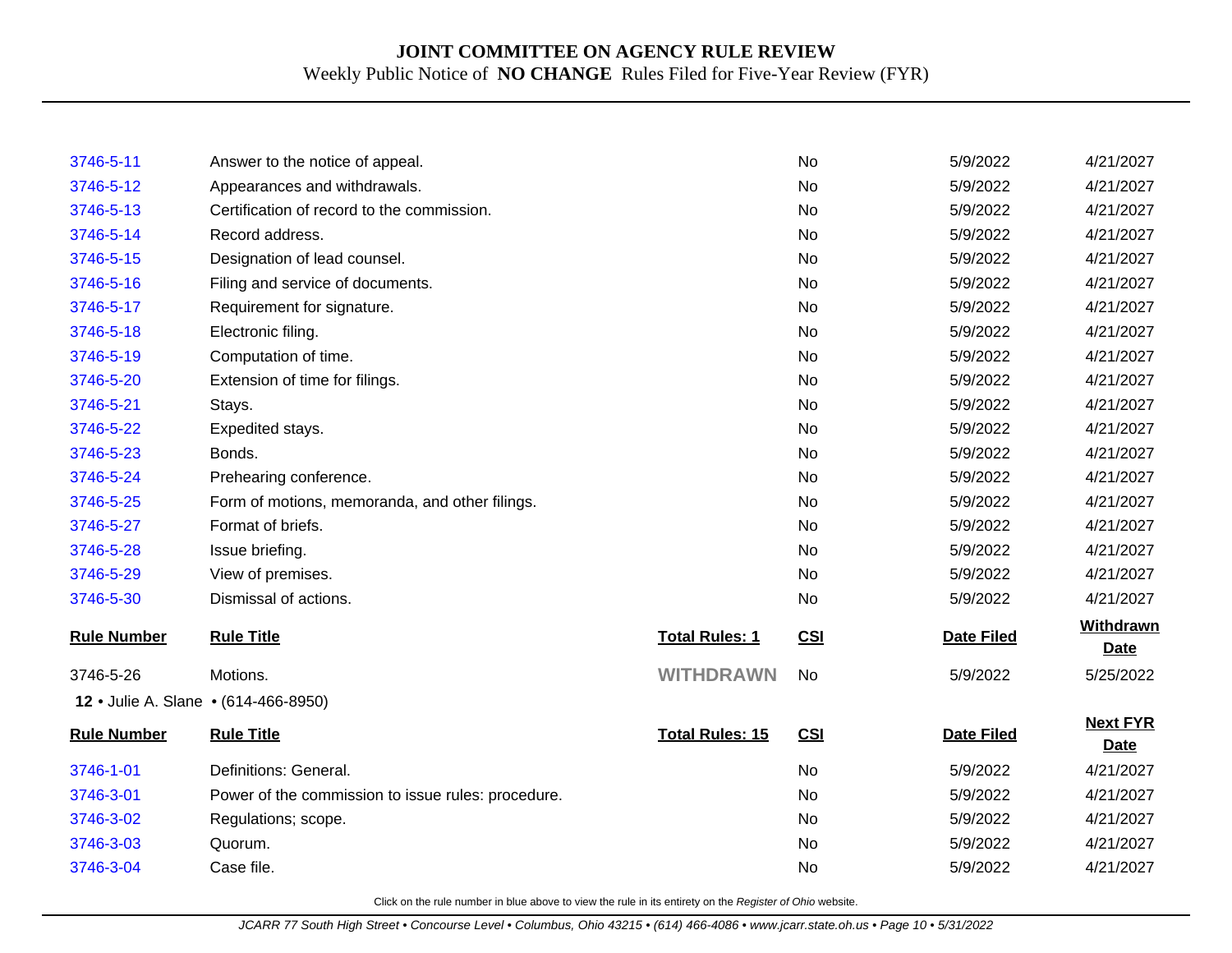| 3746-3-05          | Registry.                                                                                                            |                       | <b>No</b> | 5/9/2022          | 4/21/2027                      |
|--------------------|----------------------------------------------------------------------------------------------------------------------|-----------------------|-----------|-------------------|--------------------------------|
| 3746-3-06          | Trade secrets.                                                                                                       |                       | <b>No</b> | 5/9/2022          | 4/21/2027                      |
| 3746-3-07          | The secretary to the commission: duties.                                                                             |                       | No        | 5/9/2022          | 4/21/2027                      |
| 3746-3-11          | Restrictions as to former employees.                                                                                 |                       | No        | 5/9/2022          | 4/21/2027                      |
| 3746-3-13          | Business day.                                                                                                        |                       | <b>No</b> | 5/9/2022          | 4/21/2027                      |
| 3746-3-15          | Definitions for accessing confidential personal information.                                                         |                       | No.       | 5/9/2022          | 4/21/2027                      |
| 3746-3-16          | Procedures for accessing confidential personal information.                                                          |                       | <b>No</b> | 5/9/2022          | 4/21/2027                      |
| 3746-3-17          | Valid reasons for accessing confidential personal information.                                                       |                       | <b>No</b> | 5/9/2022          | 4/21/2027                      |
| 3746-3-18          | Confidentiality statutes.                                                                                            |                       | <b>No</b> | 5/9/2022          | 4/21/2027                      |
| 3746-3-19          | Restricting and logging access to confidential personal<br>information in computerized personal information systems. |                       | <b>No</b> | 5/9/2022          | 4/21/2027                      |
| <b>Rule Number</b> | <b>Rule Title</b>                                                                                                    | <b>Total Rules: 1</b> | CSI       | <b>Date Filed</b> | <b>Withdrawn</b><br>Date       |
| 3746-3-10          | Participation by state employees.                                                                                    | <b>WITHDRAWN</b>      | No.       | 5/9/2022          | 5/25/2022                      |
|                    | <b>Office of Budget and Management</b>                                                                               |                       |           |                   |                                |
|                    | 13 • Emily McDonnell • (614-644-6444)                                                                                |                       |           |                   |                                |
| <b>Rule Number</b> | <b>Rule Title</b>                                                                                                    | <b>Total Rules: 2</b> | CSI       | <b>Date Filed</b> | <b>Next FYR</b><br><b>Date</b> |
| $126 - 1 - 03$     | Reimbursement of interviewing and relocation expenses.                                                               |                       | No        | 5/12/2022         | 5/11/2027                      |
| 126-5-01           | Solvency assistance fund.                                                                                            |                       | No.       | 5/12/2022         | 5/11/2027                      |